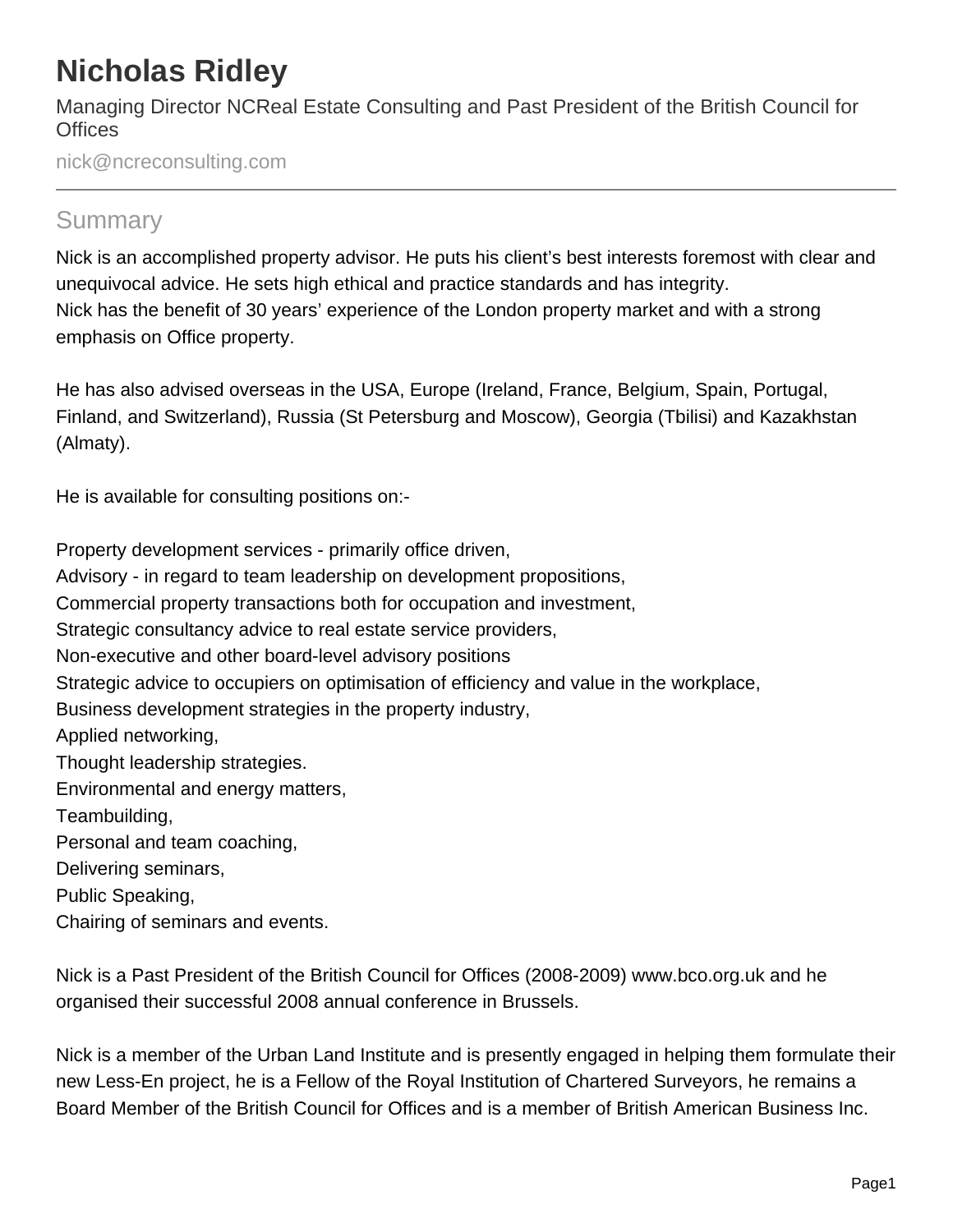(BABI). He has been involved with Building Owners and Managers Association (BOMA), British Property Federation (BPF), Investment Property Forum (IPF), Bank of England Property Forum, Property Industry Alliance (PIA).

Nick is Managing Director of NCReal Estate Consulting Limited.

## **Specialties**

Real estate acquisition, disposal, strategic planning, marketing, development, teambuilding of advisory groups.

## **Experience**

#### **Managing Director at NCReal Estate Consulting Limited**

#### January 2009 - Present (2 years 7 months)

I am involved with major office dominated mixed use development projects. I work primarily in the UK but also internationally. In particular have had involvement with major projects in Russia and a number of CIS countries. My market orientated work is in London and my consulting work takes me to all parts of the UK. I give strategic advice to occupiers, investors, fund managers, property companies and property service firms and help evolve and undertake business development strategies. I am an active networker within the property industry and in business. I take a holistic view of property by taking an active interest in Cities, markets, sustainability, carbon, structures, construction, occupiers, finance, workplace strategies and business methods.

21 recommendations available upon request

#### **Past President at British Council for Offices**

#### 2008 - 2009 (1 year)

I was President from July 08-July 09, my primary agenda was to refocus the organisation on a member service agenda, we evolved and rolled out the new research portal, we delivered the 2009 specification guide, evolved further the international outlook of the organisation, evolved a young persons group - Next Gen - and as ever with Presidency continued to build on past successes.

#### 11 recommendations available upon request

#### **Executive Director at Colliers CRE**

#### September 2003 - January 2009 (5 years 5 months)

Colliers asked me to revitalise the West End Agency function, and then to create and lead the Central London team. I was instrumental in establishing the Colliers Offices research function including in particular introducing the concept of Net Stock Absorption to London and major regional cities.

1 recommendation available upon request

#### **Director at CB Hillier Parker**

November 1999 - April 2003 (3 years 6 months)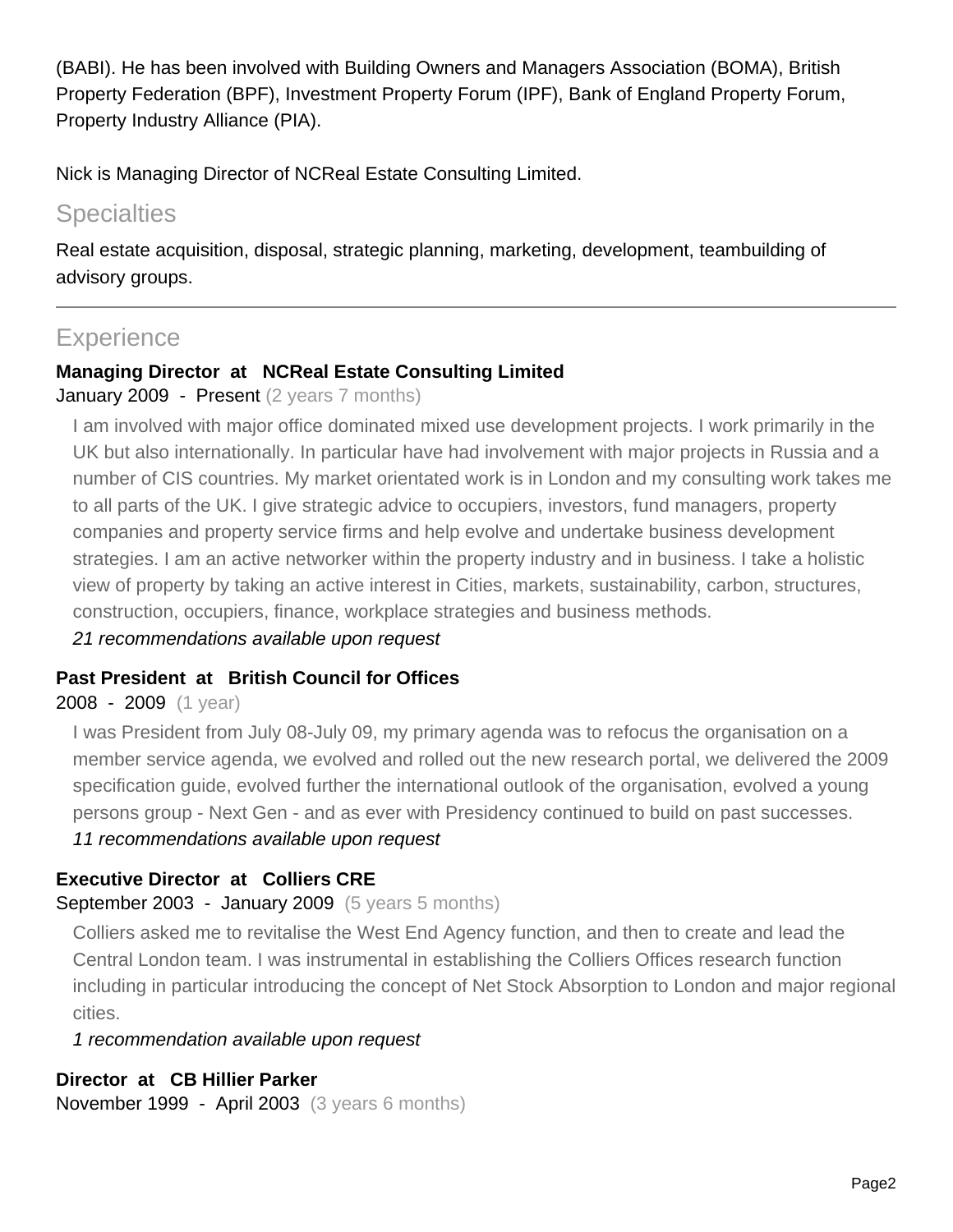CB HIllier Parker asked me to reinvigorate the West End Agency team and to double revenues in 2-3 years. With my hardworking and talented team we achieved this in one year. I was asked then to lead the Central London team which was a multi disciplinary property advisory team of 60 people. This team included, agency, investment, planning and lease consultancy teams.

#### **Partner at Cushman & Wakefield**

October 1982 - October 1999 (17 years 1 month)

From 1982 to 1999 I worked exclusively in West End Office Agency and Development and undertook professional work (Rent reviews and Lease renewals) also. I became a Partner n 1988. I worked for some inspiring and market leading people within the company including Sir Brian Goswell, John Wills and Paul Orchard Lisle.

#### **Graduate trainee at Savills**

August 1980 - June 1982 (1 year 11 months)

Started my graduate training here.

## **Education**

**Oxford Brookes University** BSc, Estate Management, 1977 - 1980 **Activities and Societies:** Arts Society (Treasurer), Young Conservatives.

**St Edwards School, Oxford** O levels and A levels, 1972 - 1977

## Honors and Awards

Nick led the team that won Office Agency Team of the Year in 2001 Nick won Deal of the Year (Marks and Spencer corporate HQ relocation) 2001. This was a preleasing of a 250,000 sq ft new HQ from prior to construction. The transaction involving a combined team of approximately 30 advisors was devised and completed in 99 hours and 40 minutes.

### Interests

Sustainability, energy conservation, strategic consulting, mentoring, new technology and masterplanning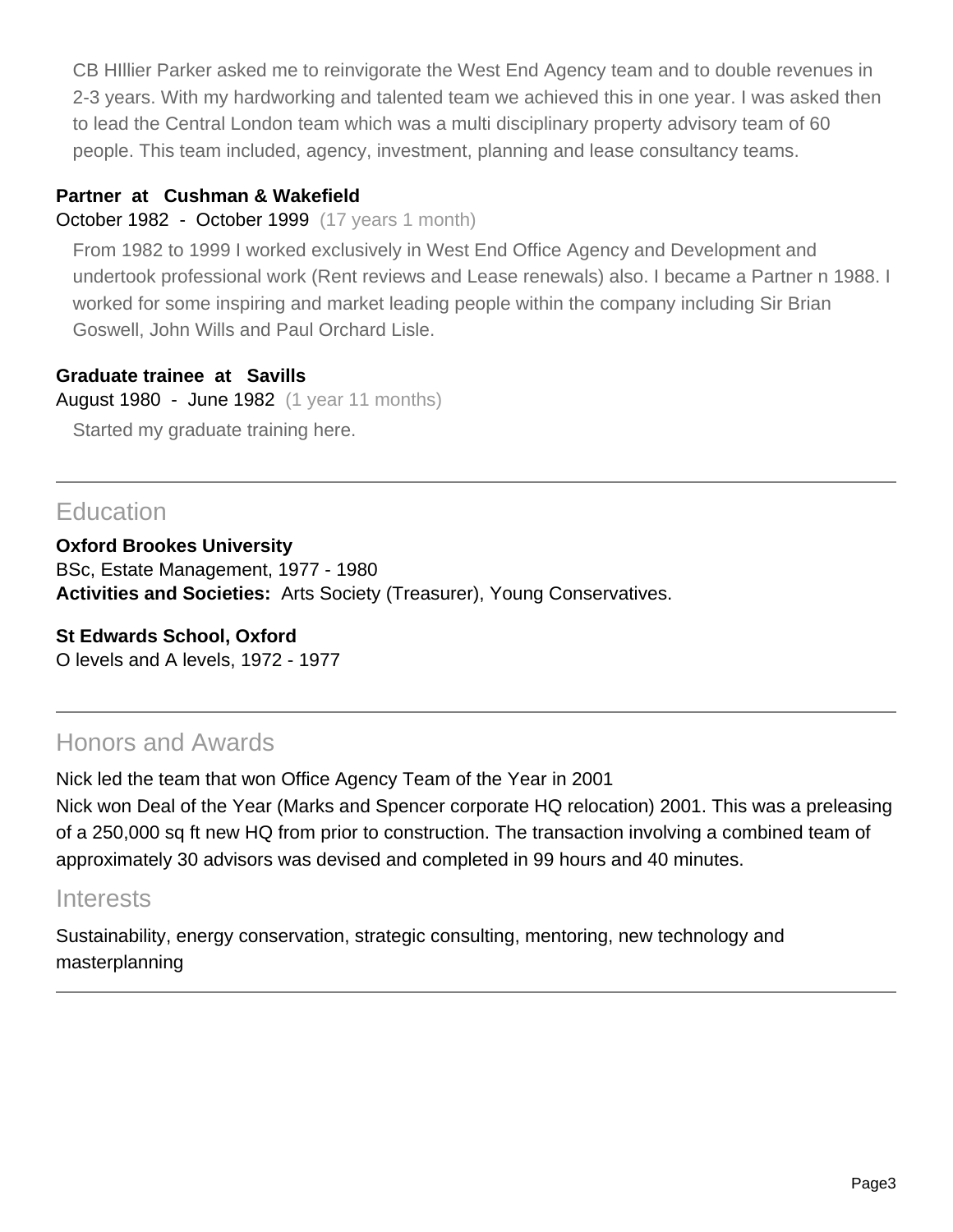# **Nicholas Ridley**

Managing Director NCReal Estate Consulting and Past President of the British Council for **Offices** 

nick@ncreconsulting.com

# Linked in.

## **33** people have recommended Nicholas

"Nick is highly knowledgeable about the London property scene. His contacts are impressive and the manner in which he approaches his contacts is professional, personable, dynamic and enthusiastic. Nick has good strategic vision and takes a holistic view of the problem, coming up with a creative and commercial solution. He is a good consultant to have on board I have no problem in recommending him."

#### **— Euan McEwan**, was Nicholas's client

"Nick Ridley is one of the most knowledgeable people I know on the development of the office real estate sector. He is a pleasure to work with and one of the most generous and warm human beings I know."

#### **— Malcolm Allan**, Director, Colliers International UK plc, worked with Nicholas at NCReal Estate Consulting Limited

"Nicholas is a genuine and trustworthy person. He has an incredible work ethic and depth of experience in his field. Affable and personable, I would strongly recommend him as a knowledgable consultant in the field of real estate."

#### **— Stephanie Blue**, Project Manager, Colliers International UK plc, worked with Nicholas at NCReal Estate Consulting Limited

"Nick Ridley has provided the LessEn initiative and Urban Land Instute with invaluable support through his building and real estate knowledge. Nick's passion for sustainability and energy efficiency in buildings is shown through his knowledge of how organisations opearate and his in-depth understanding of investor relationships. he is a true visionary and I would like to recommend Nick as a leader in this field. Regards Robert de Jong Project Manager, LessEn"

#### **— Robert de Jong**, LessEn Project Manager, Urban Land Institute, was with another company when working with Nicholas at NCReal Estate Consulting Limited

"Nick is a man of many talents; A mentor, innovator, and perfectionist. Quite simply I have not yet met another person who makes honesty and integrity the primary focus of his business. His forward thinking attitude to business gives a fresh energy to a traditionalist industry. I hope his constant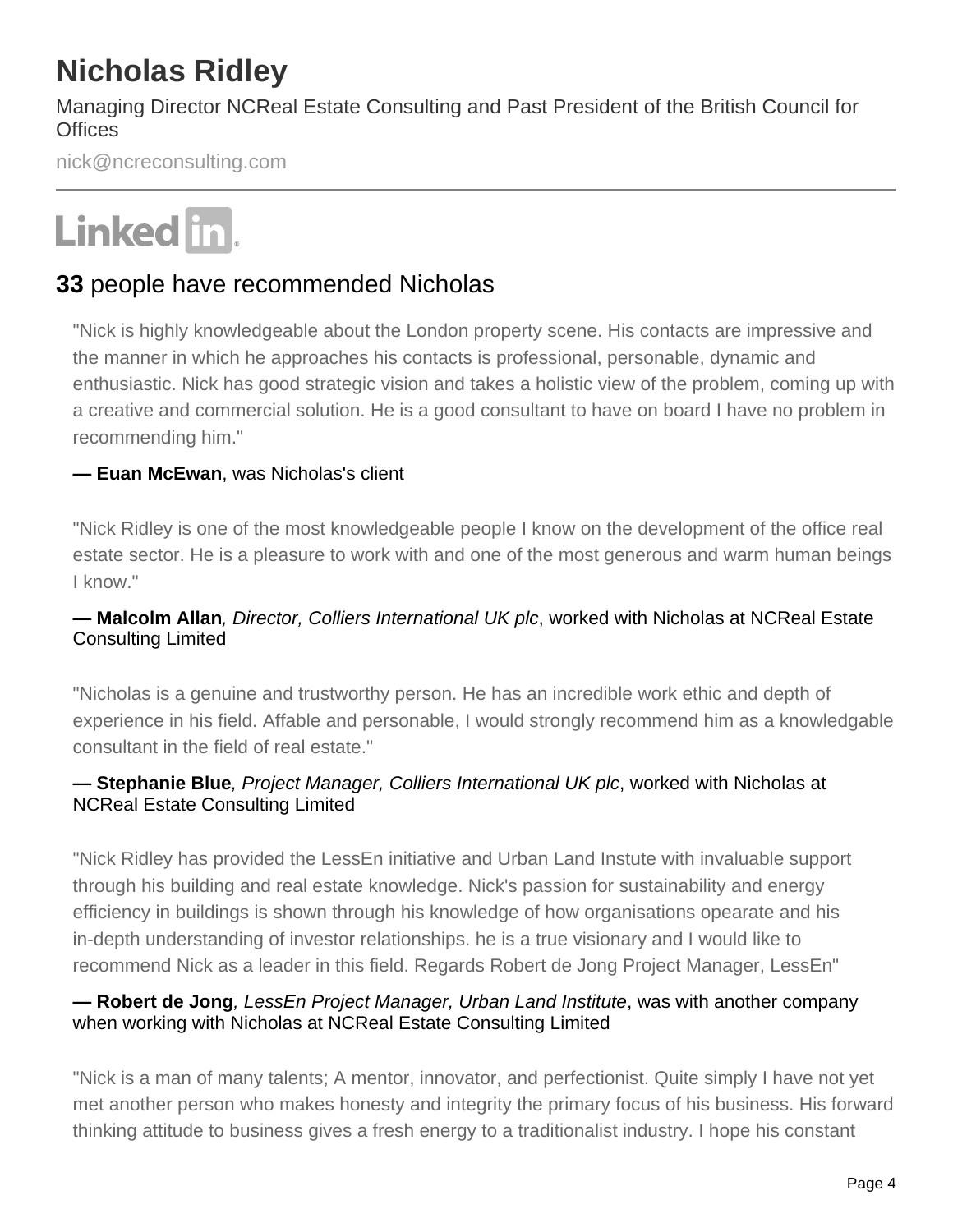efforts to grow and invigorate the property industry sees him rewarded in the way he deserves. ...He's a great Dad also! x"

#### **— Charlotte Ridley**, Sales Executive, Bag It Don't Bin It, was with another company when working with Nicholas at NCReal Estate Consulting Limited

"Nick very kindly stepped in at very short notice to chair the Workplace Trends Conference in 2009. He did a brilliant job, despite almost not arriving at all thanks to a series of delayed trains. He appeared on stage just in time to chair the event and was completely unflustered by the trauma. Thank you Nick!"

#### **— Maggie Procopi**, Director, Merlin Events & Marketing Ltd, was with another company when working with Nicholas at NCReal Estate Consulting Limited

"Nicholas has provided his excellent real estate expertise in a most user-friendly manner. He is extremely approachable and invaluable as a sounding board to exchange ideas with."

#### **— Faten Bizzari**, was Nicholas's client

"I first met Nick when he welcomed me at the Brussels BCO Conference. He is a most pleasant fellow with much experience and a strong desire to support his industry and improve standards wherever he can. You can rely on Nick for sound advice."

#### **— Glan Blake Thomas**, Managing Director, Advanced Ergonomic Technologies Ltd, was with another company when working with Nicholas at NCReal Estate Consulting Limited

"Nick is a very knowledgeable real estate professional who is a pleasure to work with."

#### **— Kristi Prigmore**, was Nicholas's client

"As a client, Nick was great to work with -- enthusiastic, fun and tenacious. Hope I get the chance to work with him again soon."

#### **— Allyson Stewart-Allen**, Director, International Marketing Partners, worked with Nicholas at NCReal Estate Consulting Limited

"Nick has always been a great dealmaker with a can do attitude combined with a deep understanding of the market ."

#### **— Richard Baldwin**, Owner, Davis Langdon LLP, was with another company when working with Nicholas at NCReal Estate Consulting Limited

"Nick is a pro-active member of our practitioner group of experts who are helping us to shape a new web portal, the ULI Energy Exchange Initiative. Nick's creativity, enthusiasm and insights into the broader property industry have been hugely valuable to the ULI team running this project and we are delighted to have him on board."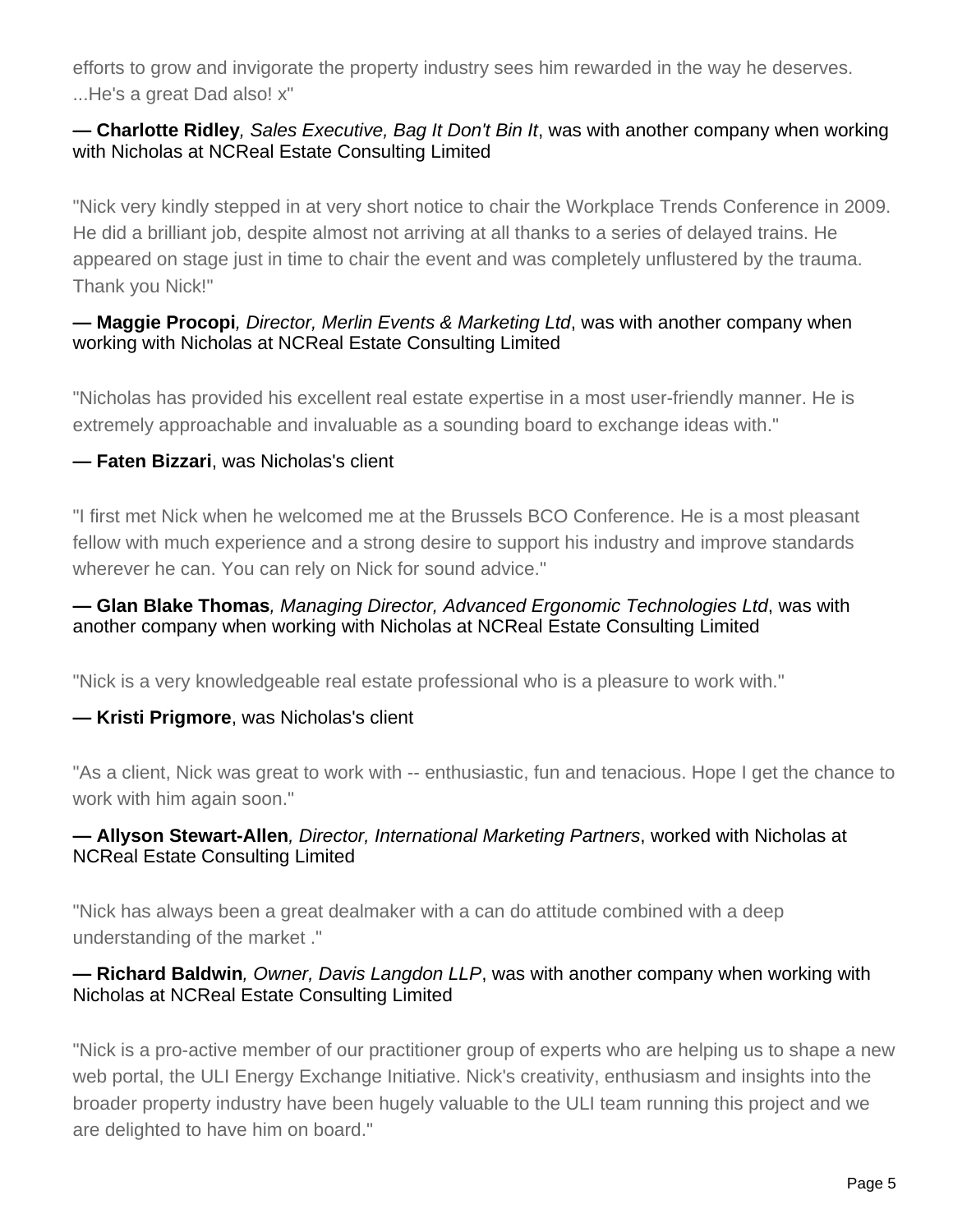#### **— Alexandra Notay (Parr)**, Director, Research, Urban Land Institute, was with another company when working with Nicholas at NCReal Estate Consulting Limited

"Nick is a valuable resource for our business and has provided incisive specialist insight into complex property related issues on many occasions. He is unfailingly helpful, effective and professional."

#### **— Charles Rolandi**, was Nicholas's client

"I have worked with Nick Ridley over many years, most recently in the context of his leadership of the BCO. Nick is an effective, decisive and engaging person to do business with and has, in my view, been a real asset to the BCO."

#### **— Barry Winfield**, MD, Broadgate Estates Limited, was with another company when working with Nicholas at Colliers CRE Plc

"I have had the pleasure of knowing Nick for ten years, having first worked with him at Cushman & Wakefield in London. Nick has always demonstrated a keen sense of duty; he seeks to find the truth and live by the rules which I find refreshing in this day and age. Not only is Nick highly responsible, but he is joy to be around. His demeanor and style are impeccable and his intellect always appreciated."

#### **— Kevin Manning**, Managing Director International Corporate Services, Cushman & Wakefield, worked with Nicholas at Colliers CRE Plc

"I have worked with Nick both as a colleague and as a consultant to his team. Nick is visionary and driven; he is also pragmatic and will get things done in stages so they become useful rather than engage in endless debates about perfection - hence he is a pleasure to work with because his projects get finished. Nick is also one of the best networkers I know - he seems to know everyone."

#### **— Andrew Waller**, Partner, Remit Consulting LLP, was a consultant or contractor to Nicholas at Colliers CRE Plc

"Nicholas is a thoughtful and truly professional person who knows his business extremely well. He is a trusted resource and counselor within his profession. He is also a very nice person, service minded and helpful in everything he does - privately as well as professionally."

#### **— Per Heggenes**, President & Co-CEO Europe, Burson-Marsteller, was with another company when working with Nicholas at Colliers CRE Plc

"Nick always brings a creative point of view to challenges he and his team face in the world of property. Having worked closely with him and his colleagues at Colliers, he always ensures we not only laugh but that we look at any issues from all sides -- a very valuable skill which more people should have in any business."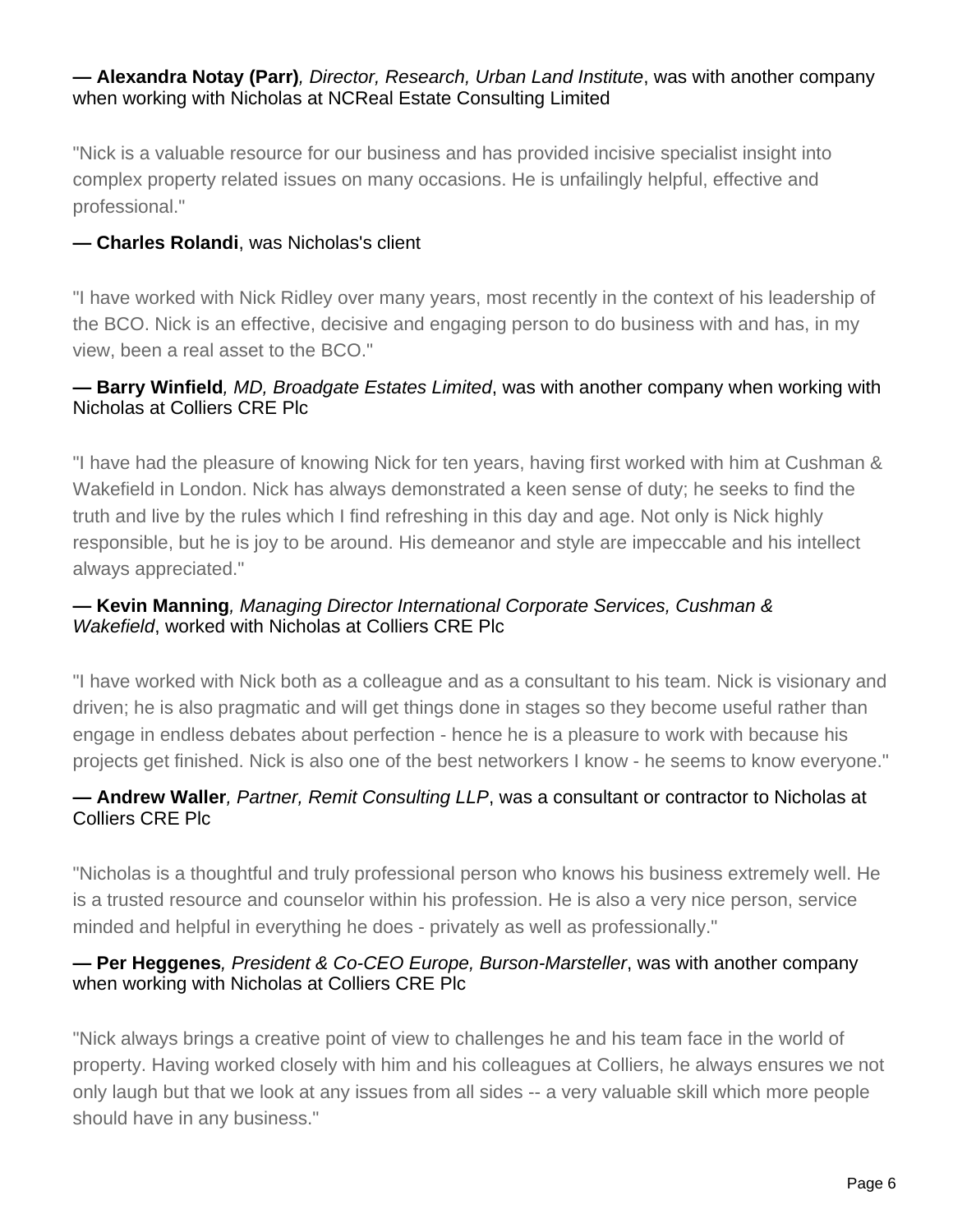#### **— Allyson Stewart-Allen**, Director, International Marketing Partners, was with another company when working with Nicholas at Colliers CRE Plc

"Nicholas is clearly very highly regarded in the offices market. He is extremely commercial and an excellent team player assisting and involving himself in all aspects of the transaction with a view to making it happen but always protecting the interests of his clients."

#### **— Martin Stacey**, partner, Lawrence Graham, was with another company when working with Nicholas at Colliers CRE Plc

"During the time I worked with Nicholas I witnessed him showing equally high competencies in his strategic contribution to the Board as in his day to day management of commercial operations and the development of the substantial national offices team. His work for the BCO showed him to have an indepth knowledge of the property industry and to be unusually foreward thinking and insightful. And he does all this with a natural empathy and a warm sense of humour which sometimes belies his abilities."

#### **— Kim Tasso**, Managing Director, Practical Marketing Consultancy, was a consultant or contractor to Nicholas at Colliers CRE Plc

"Nick's unfailing good humour and steely intelect are a perfect combination. I have worked with Nick on a few occasions in the past, and it has been a pleasure each time."

#### **— Mark Chester**, Owner, Wragge & Co, was with another company when working with Nicholas at Colliers CRE Plc

"An incredibly engaging and interesting character. Many unique aspects compliment his uncomplicated approach, but probably up towards the top of the list is the element of fun that Nick brings to business. A leading advisor, backed by a wealth of knowledge, served with a twist of great personality. I always get my 'fix' of enthusiasm whenever we meet, regretably that is less frequent nowadays with the 12'000+ miles distance between London and Sydney...."

#### **— Peter Merrett**, General Manager, Tower 42, London, was with another company when working with Nicholas at British Council for Offices

"Nicholas is well respected figure in the real estate sector with a proven track record in providing independant professional advice to commercial property clients. He is a previous past president of the British Council of Offices where his interest in the use of technology in the workplace and international contacts underpinned a very successful year as president. During his term the BCO intensified their research effort, released a number of very informative publications including the update of the the organisations Guide to Specification which sets the standard for UK office design."

#### **— Neil Pennell**, Head of Sustainability and Engineering, Land Securities, was with another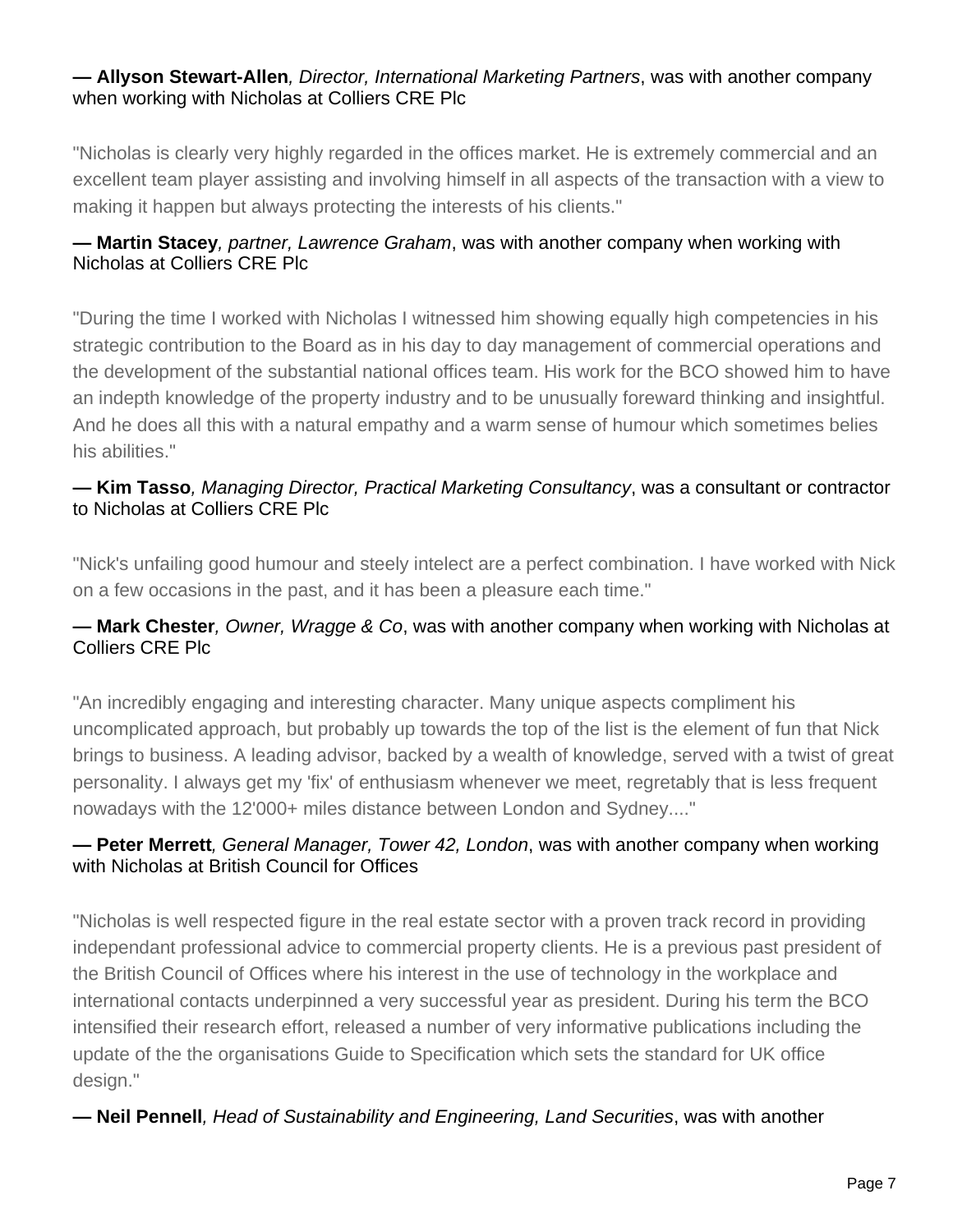#### company when working with Nicholas at British Council for Offices

"I first met Nicholas through membership of the Urban Land Institute and within that context Nicholas has made a particular contribution to an initiative call the Energy Exchange (now called LessEn). I was involved in the early phase of LessEn and saw at first hand the drive Nicholas showed personally to deliver the project as a literally 'sustainable' network for people and organisations working with property to advance the issues surrounding better energy efficiency and retrofitting in non-domestic buildings. I am aware of work which Nicholas is currently undertaking with his business, NCReal Estate Consulting Limited, near Kings Cross which is based on successful partnership work and understanding of the complex and by no means static issues involved. I have spent years involved in such partnership making and development in both public and private sectors and have no hesitation in recommending Nicholas as a property professional well-skilled in this area who can add real value to partnerships and teams seeking to improve the real estate landscape in the UK and succeed in the context of the current 'localism' agenda."

#### **— Alexander Nicoll**, Director of CR, Capital Shopping Centres Group PLC, was with another company when working with Nicholas at British Council for Offices

"Nicholas Ridley was an outstanding BCO President. His knowledge and experience in the property market is world class. He listens as well as talks and so is held in great respect among his peers for his open mindedness. His career is one of great distinction."

#### **— derek clements-croome**, PROFESSOR, UNIVERITY OF READING, worked directly with Nicholas at British Council for Offices

"I have worked with Nicholas a number of times over the years in his various incarnations and have always found him to have the utmost integrity. As President of the BCO he carried on the good work of that organisation and latterly as an independent consultant has shown himself to be flexible and tenacious."

#### **— Jeremy Titchen**, was Nicholas's client

"Nick makes things happen. Through his consultancy work and his leadership roles in the British Council for Offices, Nick has amply demonstrated to me that, when it comes to international real estate deals and strategy, he has skills, experience and a list of contacts that are second to none. He is also a truly delightful man."

#### **— Simon Ricketts**, partner, head of planning and environment and UK head of real estate, SJ Berwin, was with another company when working with Nicholas at British Council for Offices

"Nick remains as ever at the forefront of our sector, he continues to campaign for the use of information to be shared throughout our industry in order to continually improve the provision of offices. He translates this into his own business and works hard for his clients."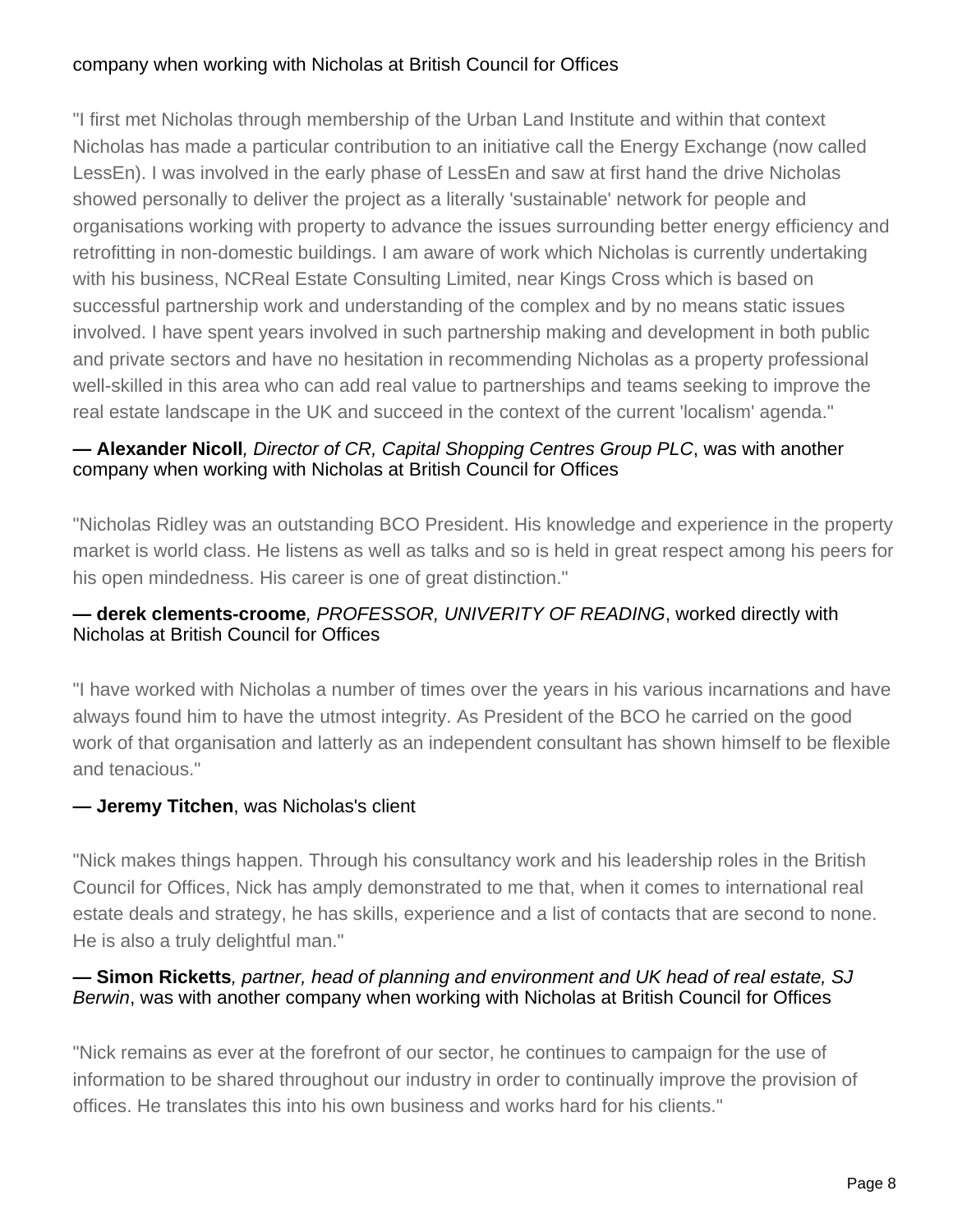#### **— James Pellatt**, Head of Projects, Great Portland Estates, was with another company when working with Nicholas at British Council for Offices

"I have known Nick for approx 20 years particularly through the BCO where he and I have served as Board Members. He was elected President in 2008/9 and advanced the BCO very positively in that time and in particular launched the successful BCO on line research portal. He has integrity and is highly motivated to change things for the better. His advice is founded on a wide range of property experience and he commands an excellent reputation in the London Property Market and has a great sense of humour."

#### **— Francis Ives**, Board Member, British Council for Offices, was with another company when working with Nicholas at British Council for Offices

"I met Nick when he was president of the British Council for Offices, myself being the same at the Asociación Española de Oficinas. We organized mutual study tours for the office sector between Madrid and London and he proved to be a very knowledgeable and eager to please person. If I had a query or business requirement about the London office market and wanted a straitghforward and honest reply, Nick would be one the first persons I would call."

#### **— Jorge Zanoletty Larrea**, Chairman, World Office Forum, was with another company when working with Nicholas at British Council for Offices

"Nick, is an excellent people person and communicator. He understands the complexities of the property market and brings an in-depth level of detail to all his projects. I would highly reccomend NCReal estate."

#### **— Pernille Stafford**, Design Director, tp bennett, was a consultant or contractor to Nicholas at British Council for Offices

"I worked with Nick, both as a fellow Department Head at Colliers and then when he moved across to work with me in the Development Solutions Team. From working alongside Nick I know him to be a passionate and committed property professional, with a dedication to his industry that is almost unique. His knowledge of property matters, especially of offices, sets him apart from his peers, and colleagues always know that he is an ideal person to turn to for advice and information. Nick is at the cutting edge of many real estate initiatives and has embraced such things as sustainability as one of the early movers. I would have no hesitation whatsoever in recommending Nick to clients, employers and colleagues alike."

#### **— Philip Harcourt**, Head of Development Solutions, Colliers International, worked directly with Nicholas at British Council for Offices

"Nick is a change agent and has made a huge contribution to the British Council of Offices in terms of its modernisation agenda.He is a composite professional in his field - a market leader."